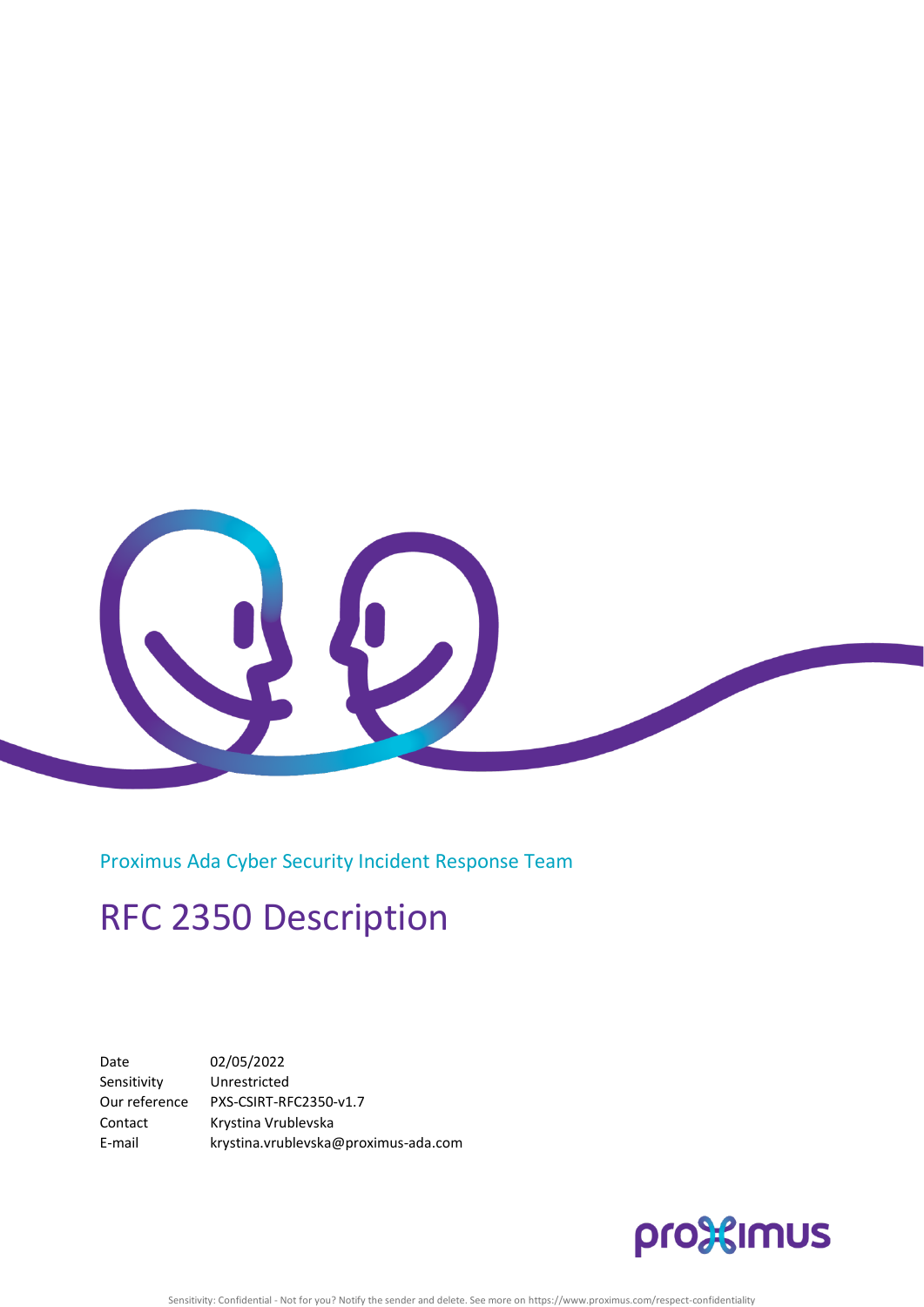# pro<sup>32</sup>imus

# <span id="page-1-0"></span>**Table of contents**

| 1. |     |                                                                 |  |  |  |
|----|-----|-----------------------------------------------------------------|--|--|--|
|    | 1.1 |                                                                 |  |  |  |
|    | 1.2 |                                                                 |  |  |  |
|    | 1.3 |                                                                 |  |  |  |
|    | 1.4 |                                                                 |  |  |  |
| 2. |     |                                                                 |  |  |  |
|    | 2.1 |                                                                 |  |  |  |
|    | 2.2 |                                                                 |  |  |  |
|    | 2.3 |                                                                 |  |  |  |
|    | 2.4 |                                                                 |  |  |  |
|    | 2.5 |                                                                 |  |  |  |
|    | 2.6 |                                                                 |  |  |  |
|    | 2.7 |                                                                 |  |  |  |
|    | 2.8 |                                                                 |  |  |  |
|    | 2.9 |                                                                 |  |  |  |
|    |     |                                                                 |  |  |  |
|    |     |                                                                 |  |  |  |
| 3. |     |                                                                 |  |  |  |
|    | 3.1 |                                                                 |  |  |  |
|    | 3.2 |                                                                 |  |  |  |
|    | 3.3 |                                                                 |  |  |  |
|    |     |                                                                 |  |  |  |
| 4. |     |                                                                 |  |  |  |
|    | 4.1 |                                                                 |  |  |  |
|    |     | 4.2 Co-operation, Interaction and Disclosure of Information  11 |  |  |  |
|    |     |                                                                 |  |  |  |
|    |     |                                                                 |  |  |  |
|    |     | 4.2.3                                                           |  |  |  |
|    |     |                                                                 |  |  |  |
|    |     |                                                                 |  |  |  |

Sensitivity: Unrestricted

Proximus PLC under Belgian Public Law, Bd. du Roi Albert II 27, B-1030 Brussels, Belgium VAT BE 0202.239.951, Brussels Register of Legal Entities, Giro BE50 0001 7100 3118 BPOTBEB1

Page 2 of 13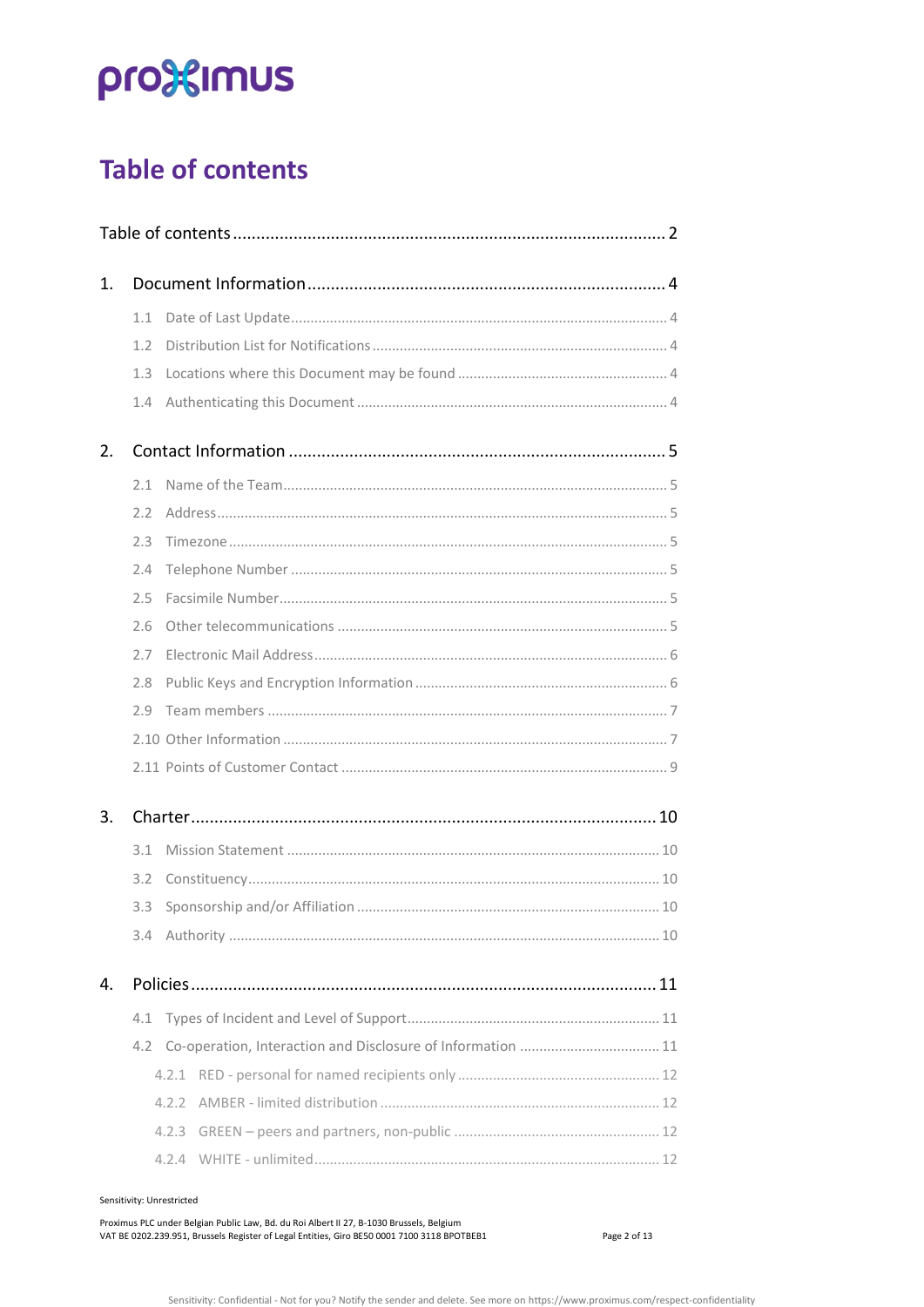# pro<sup>32</sup>imus

Sensitivity: Unrestricted

Proximus PLC under Belgian Public Law, Bd. du Roi Albert II 27, B-1030 Brussels, Belgium VAT BE 0202.239.951, Brussels Register of Legal Entities, Giro BE50 0001 7100 3118 BPOTBEB1 Page 3 of 13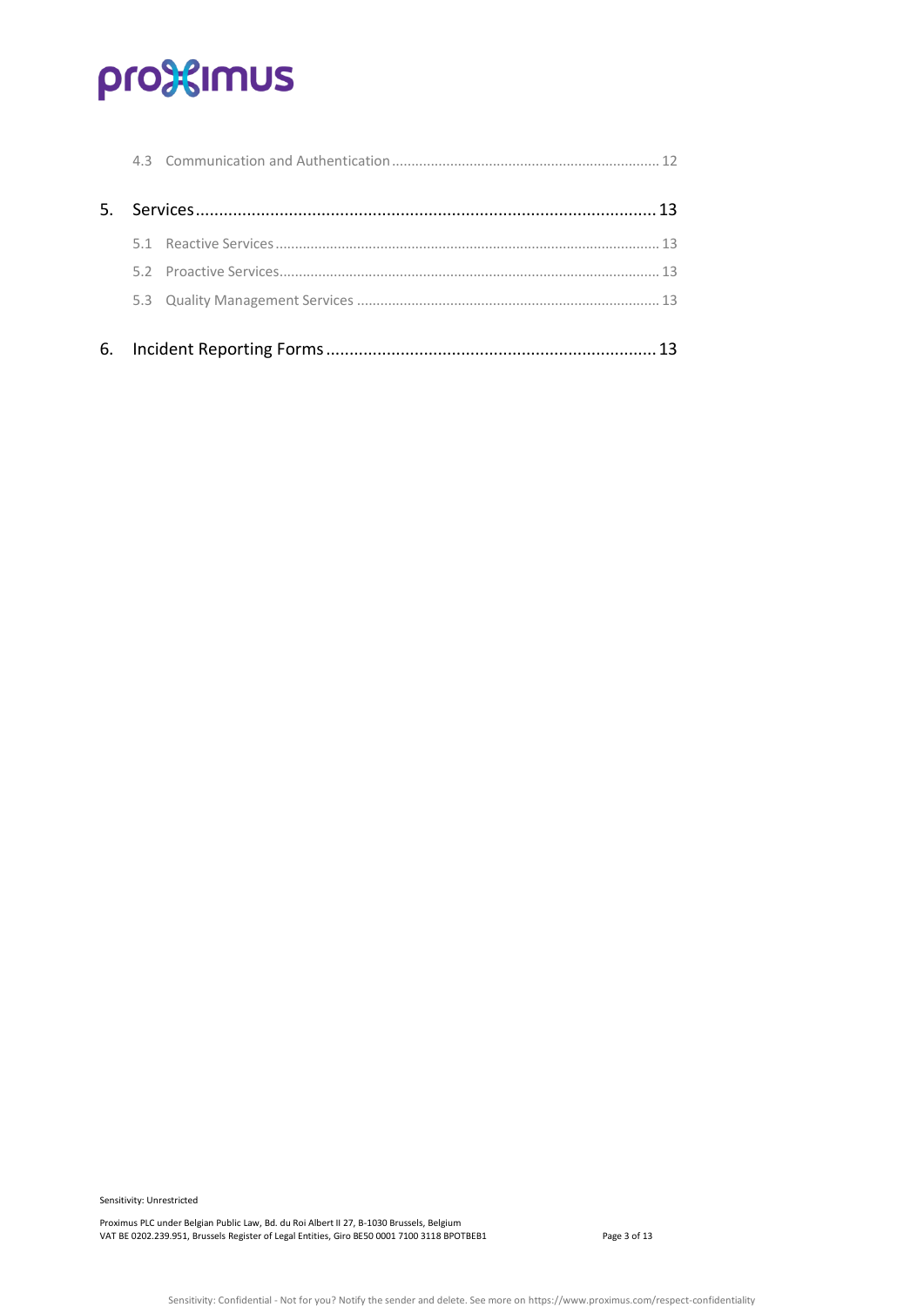# <span id="page-3-0"></span>1. **Document Information**

This document provides formal description of the PXS Ada CSIRT based on RFC 2350.

# <span id="page-3-1"></span>1.1 **Date of Last Update**

This is version 1.7, published on the 03/12/2021.

# <span id="page-3-2"></span>1.2 **Distribution List for Notifications**

Notifications can be sent to csirt@proximus-ada.com

# <span id="page-3-3"></span>1.3 **Locations where this Document may be found**

http://www.proximus.com/csirt

# <span id="page-3-4"></span>1.4 **Authenticating this Document**

Document should carry a valid PGP signature of the CSIRT Manager in order to assure its authenticity.

Sensitivity: Unrestricted

Proximus PLC under Belgian Public Law, Bd. du Roi Albert II 27, B-1030 Brussels, Belgium VAT BE 0202.239.951, Brussels Register of Legal Entities, Giro BE50 0001 7100 3118 BPOTBEB1 Page 4 of 13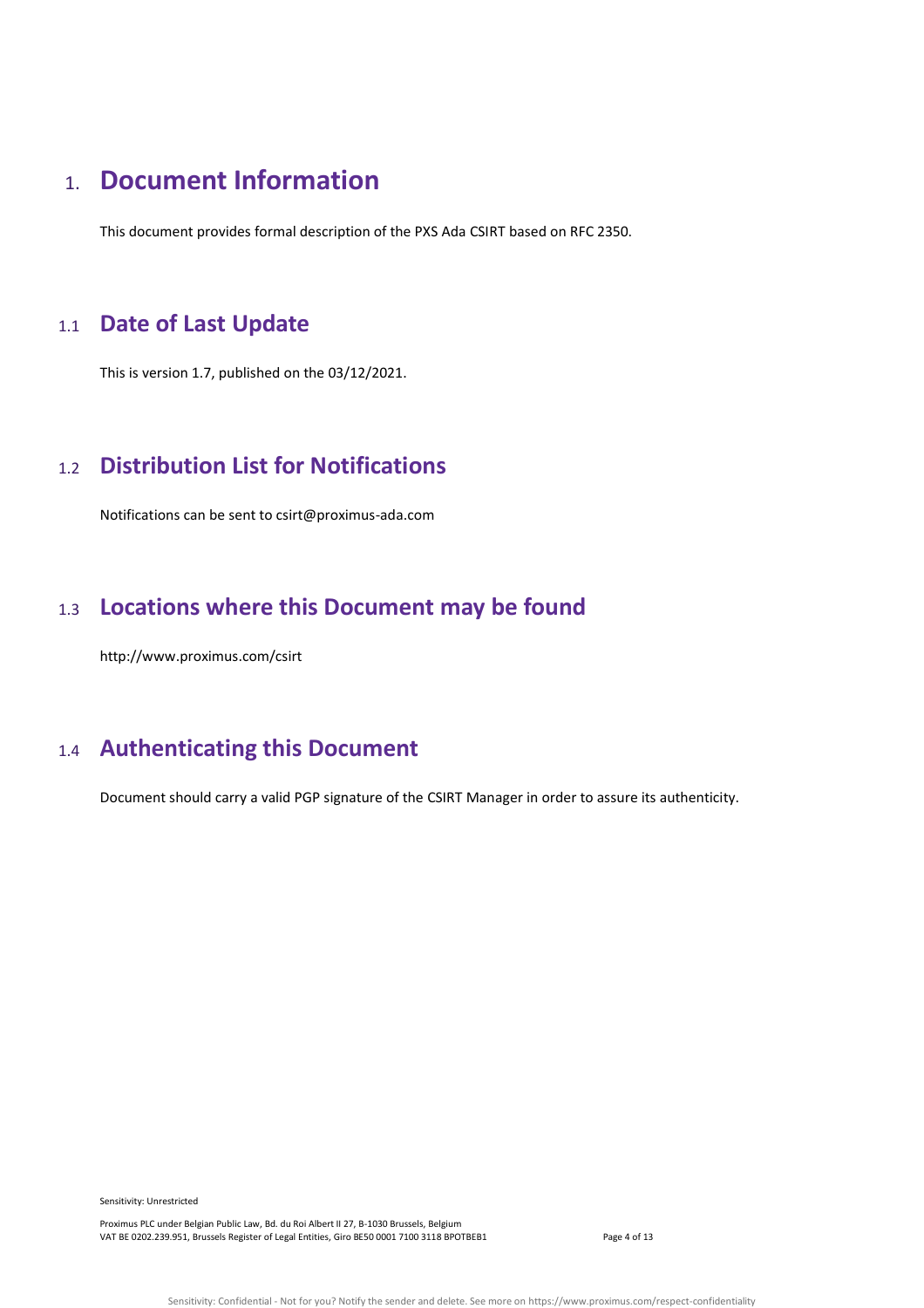# <span id="page-4-0"></span>2. **Contact Information**

## <span id="page-4-1"></span>2.1 **Name of the Team**

PXS Ada CSIRT – Proximus Ada Cyber Security Incident Response Team

### <span id="page-4-2"></span>2.2 **Address**

K. Albert-II Laan 27 B-1030 Brussels, Belgium

### <span id="page-4-3"></span>2.3 **Time Zone**

GMT+1 (CET)

# <span id="page-4-4"></span>2.4 **Telephone Number**

+32 (0)7 805 01 61

## <span id="page-4-5"></span>2.5 **Facsimile Number**

Not available.

## <span id="page-4-6"></span>2.6 **Other telecommunications**

Not available.

Sensitivity: Unrestricted

Proximus PLC under Belgian Public Law, Bd. du Roi Albert II 27, B-1030 Brussels, Belgium VAT BE 0202.239.951, Brussels Register of Legal Entities, Giro BE50 0001 7100 3118 BPOTBEB1 Page 5 of 13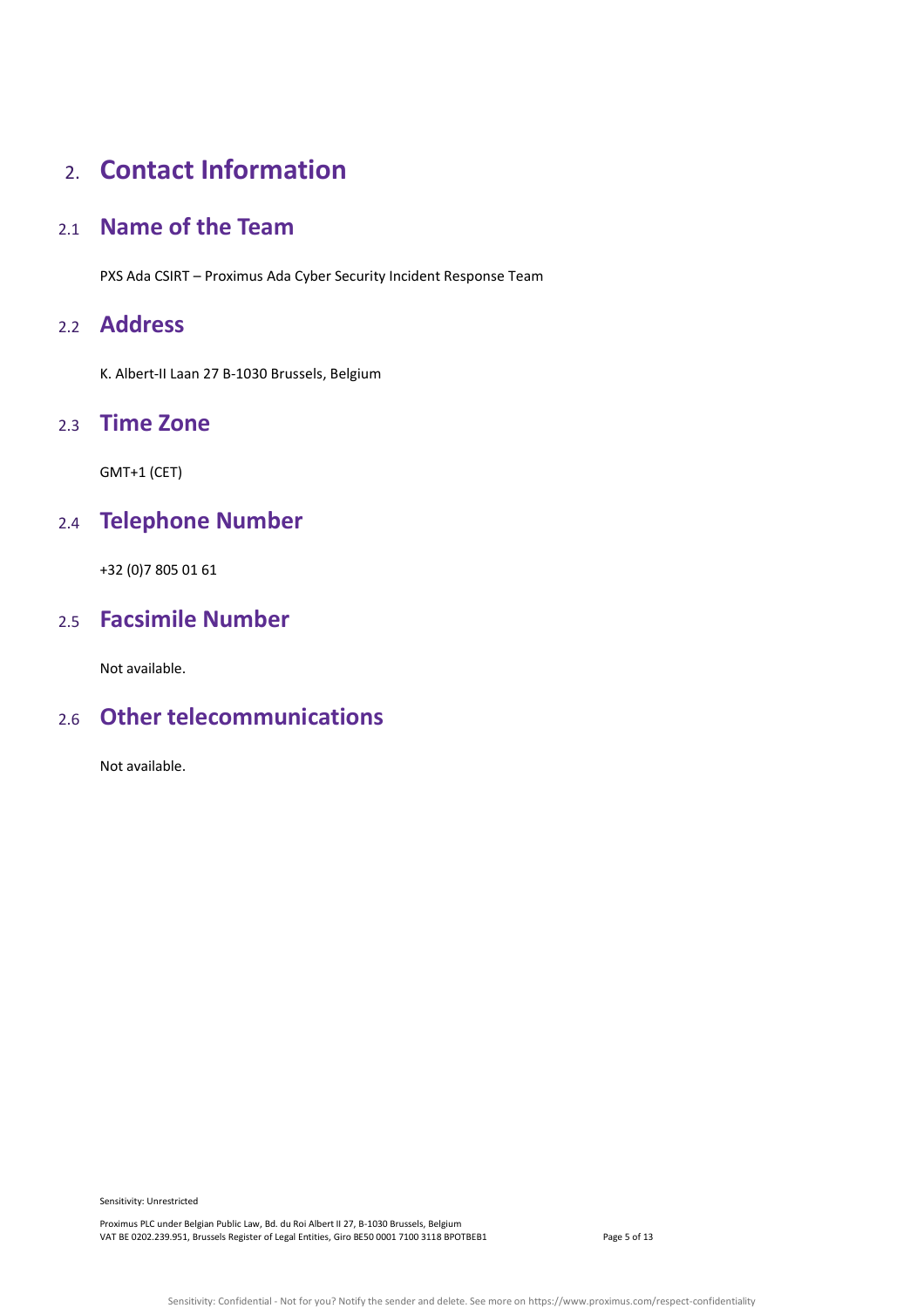# <span id="page-5-0"></span>2.7 **Electronic Mail Address**

<span id="page-5-1"></span>csirt@proximus-ada.com

# 2.8 **Public Keys and Encryption Information**

E-mail address: csirt@proximus-ada.com

Key ID: 5D0B022A7CFBC5B3

Length: 2.048

<span id="page-5-2"></span>Fingerprint: 8671 CBF3 C010 E4F0 676A 9CD7 5D0B 022A 7CFB C5B3

Sensitivity: Unrestricted

Proximus PLC under Belgian Public Law, Bd. du Roi Albert II 27, B-1030 Brussels, Belgium VAT BE 0202.239.951, Brussels Register of Legal Entities, Giro BE50 0001 7100 3118 BPOTBEB1 Page 6 of 13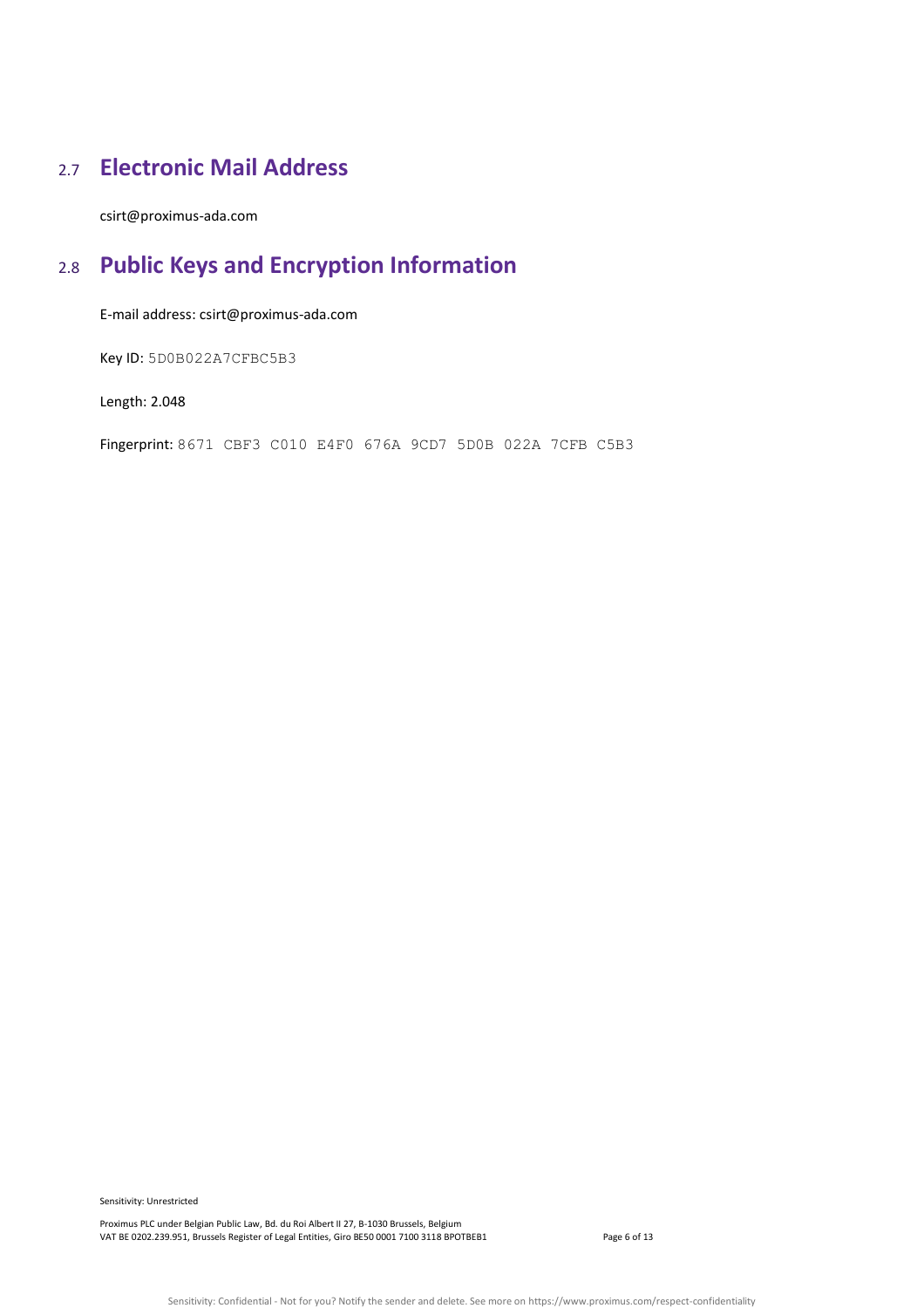### 2.9 **Team members**

#### **Krystina Vrublevska**

krystina.vrublevska@proximus-ada.com (for general usage)

krystina@proximus.security (for PGP encrypted mail)

#### **Lieven de Smaele**

lieven.de.smaele@proximus-ada.com (for general usage) lieven@proximus.security (for PGP encrypted mail) Key ID: 0x1162DC4AFC4C2584 Fingerprint: 3575 1F63 6AB1 B55A CE19 49C1 1162 DC4A FC4C 2584

#### **Jeremy Schmidt**

jeremy.schmidt@proximus-ada.com (for general usage)

jeremy@proximus.security (for PGP encrypted mail)

Key ID: 0x724D1092374AACE2

Fingerprint: 0BDD 3E42 877F CC8C 95B4 93CC 724D 1092 374A ACE2

Sensitivity: Unrestricted

Proximus PLC under Belgian Public Law, Bd. du Roi Albert II 27, B-1030 Brussels, Belgium VAT BE 0202.239.951, Brussels Register of Legal Entities, Giro BE50 0001 7100 3118 BPOTBEB1 Page 7 of 13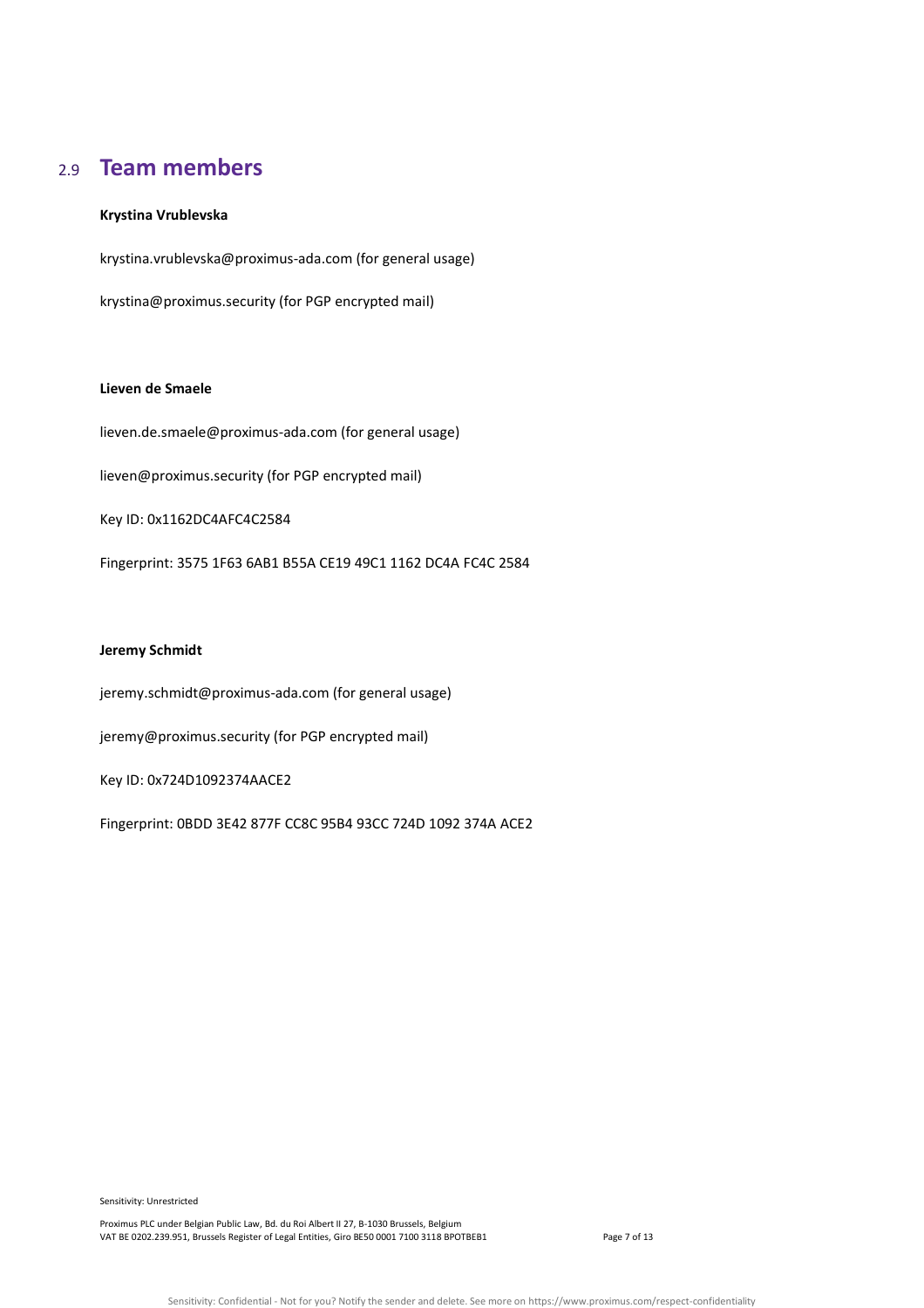#### **Mathieu Allaert**

mathieu.allaert@proximus-ada.com (for general usage) mathieu@proximus.security (for PGP encrypted mail) Key ID: 0x71AE24BF3045DECC Fingerprint: DEE9 A048 0A88 C1AA 596D AD5C 71AE 24BF 3045 DECC

#### **Hanne Peeters**

hanne.peeters@proximus-ada.com (for general usage) hanne@proximus.security (for PGP encrypted mail) Key ID: 0x8B7C183D8307152D Fingerprint: B6DF ABC8 66E9 6798 7327 C338 8B7C 183D 8307 152D

#### **Rajendra Mekhale**

rajendra.mekhale@proximus-ada.com (for general usage)

rajendra@proximus.security (for PGP encrypted mail)

Key ID: 0x69B67C6CAFC35CCD

<span id="page-7-0"></span>Fingerprint: 0B83 E0F5 7452 3AE7 C92A 808E 69B6 7C6C AFC3 5CCD

Sensitivity: Unrestricted

Proximus PLC under Belgian Public Law, Bd. du Roi Albert II 27, B-1030 Brussels, Belgium VAT BE 0202.239.951, Brussels Register of Legal Entities, Giro BE50 0001 7100 3118 BPOTBEB1 Page 8 of 13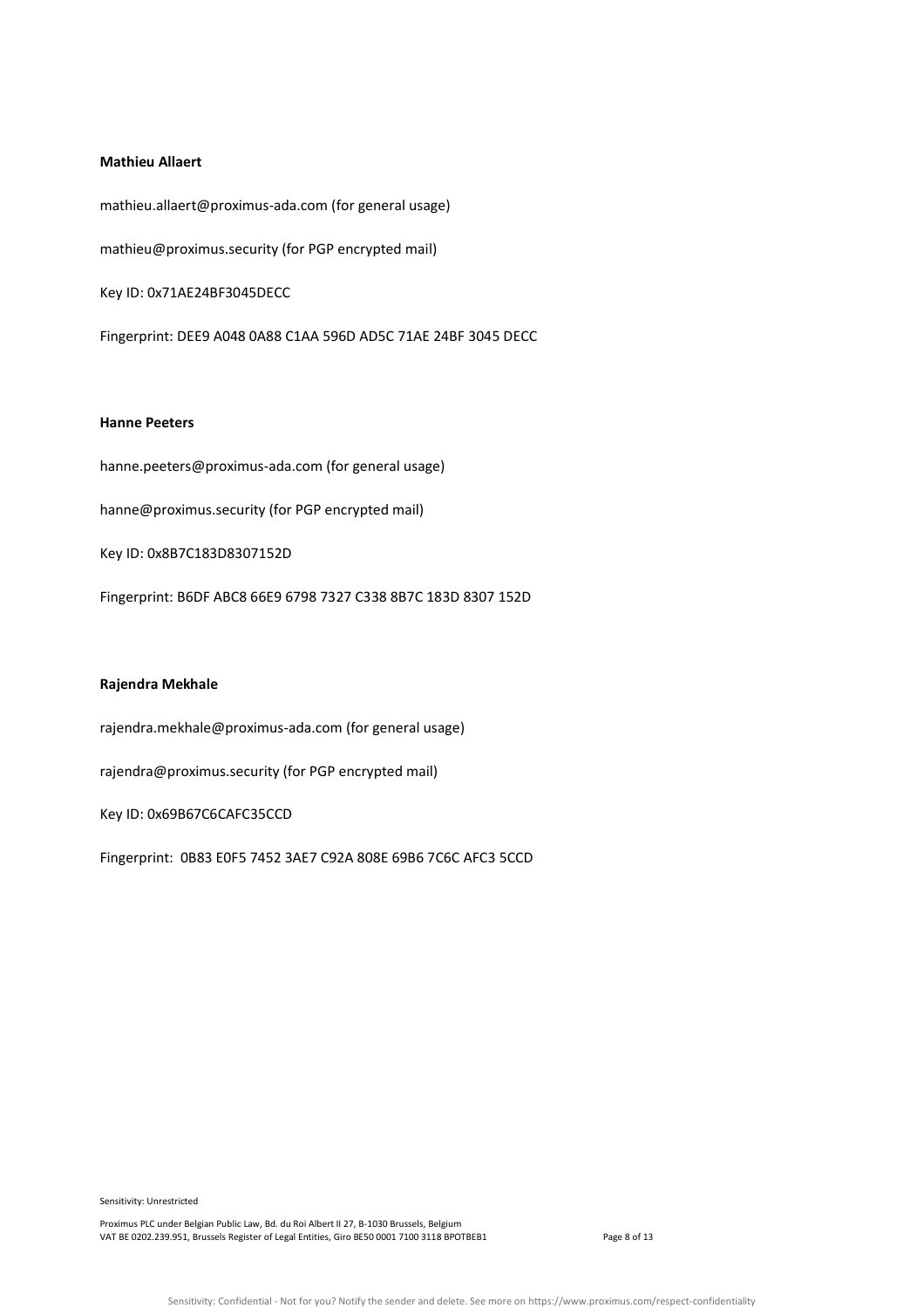# 2.10 **Points of Customer Contact**

The preferred method for contacting PXS-ADA-CSIRT is via e-mail csirt@proximus-ada.com. If it is not possible (or not advisable for security reasons) the PXS-ADA-CSIRT can be reached by phone (see Telephone Number) during extended business hours from 07.00 until 18.00.

Sensitivity: Unrestricted

Proximus PLC under Belgian Public Law, Bd. du Roi Albert II 27, B-1030 Brussels, Belgium VAT BE 0202.239.951, Brussels Register of Legal Entities, Giro BE50 0001 7100 3118 BPOTBEB1 Page 9 of 13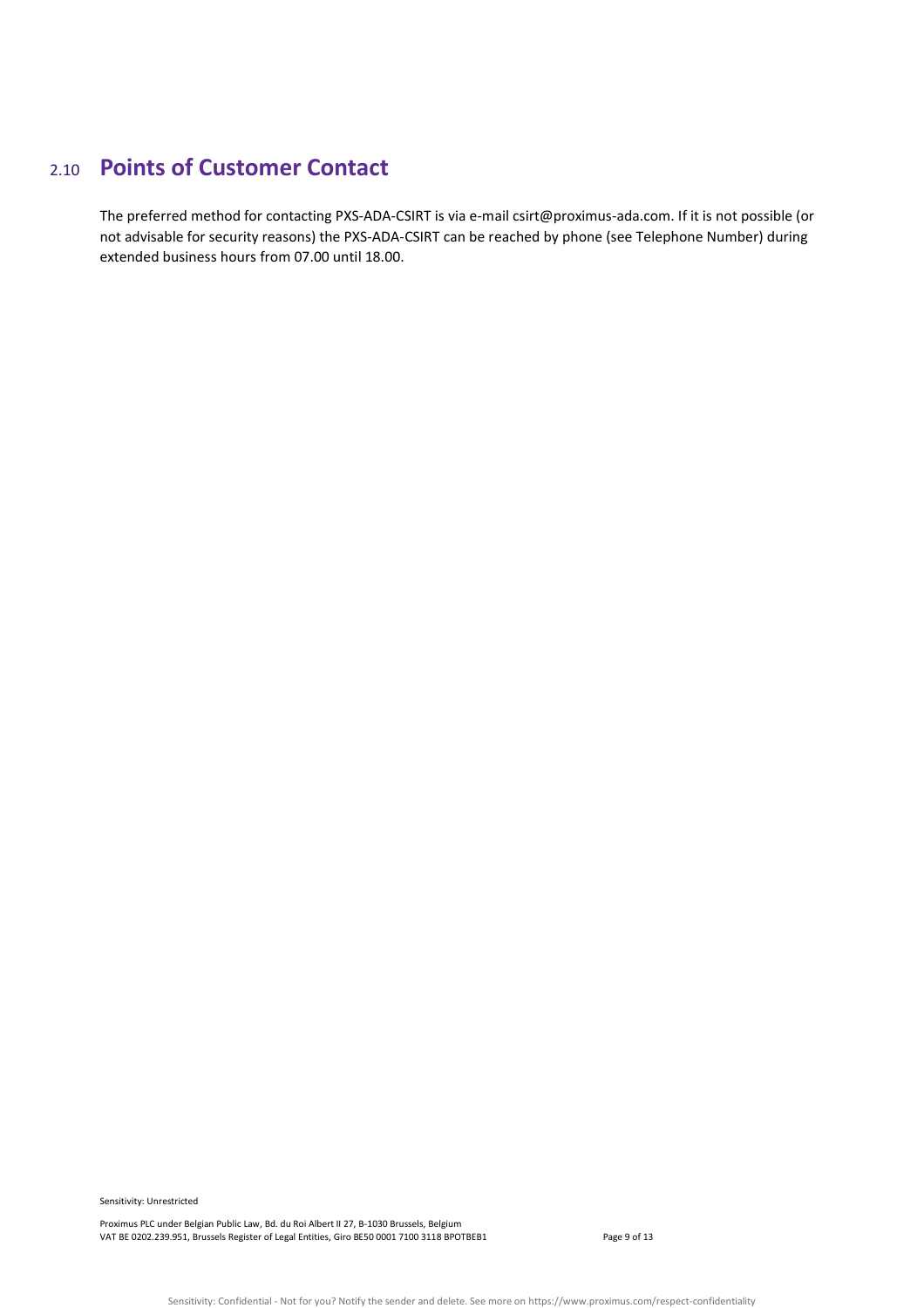# <span id="page-9-0"></span>3. **Charter**

### <span id="page-9-1"></span>3.1 **Mission Statement**

The Proximus CSIRT (PXS-CSIRT) is the central incident response team of the Proximus Group and its mission is to provide information and assistance to reduce the risks of cyber security incidents as well as responding effectively to such incidents when they occur. The team strives to be an international example for Cyber Security Intelligence and Expertise throughout all areas of Incident Response. The Proximus CSIRT gathers, filters, analyses and disseminates threat intelligence in order to proactively communicate about upcoming attacks against the Proximus Group.

### <span id="page-9-2"></span>3.2 **Constituency**

The constituency of the PXS-CSIRT is two-fold:

- ISP-customers & commercial-customers: services that Proximus offers.
- Commercial organization: employees of the Proximus Group

The PXS-CSIRT is not intervening for cyber security incidents, that are not occurring on Proximus managed infrastructure. That means that consumer equipment (e.g., laptop) does not fall in the scope of the PXS-CSIRT's responsibilities. Affiliates (Telindus NL, Telindus UK, Telindus LU, Tango LU, BICS) are part of the commercialorganization constituency.

In general, the full AS5432 is owned by Proximus. However, these also include IP addresses that are statically or dynamically assigned to customers for which Proximus will not be intervene outside of the legal framework that we are bound to operate in.

# <span id="page-9-3"></span>3.3 **Sponsorship and/or Affiliation**

The Proximus Group Information Security Steering Committee (GISSC) led by the Proximus CISO and consisting of Directors of all internal divisions has mandated a full authority to the PXS-CSIRT to immediately mitigate the impact of any cyber security incident.

### <span id="page-9-4"></span>3.4 **Authority**

As per the mandate of the GISSC, in order to immediately mitigate the impact of a cyber security incident, the Proximus CSIRT has full authority to implement corrective controls, within the legal and regulatory framework it is bound to work in. PXS-CSIRT is reporting directly to Proximus CISO, who reports to Proximus executive committee – and remains to have full authority and mandate for mitigating any kind of cyber security incident within their constituency.

<span id="page-9-5"></span>Sensitivity: Unrestricted

Proximus PLC under Belgian Public Law, Bd. du Roi Albert II 27, B-1030 Brussels, Belgium VAT BE 0202.239.951, Brussels Register of Legal Entities, Giro BE50 0001 7100 3118 BPOTBEB1 Page 10 of 13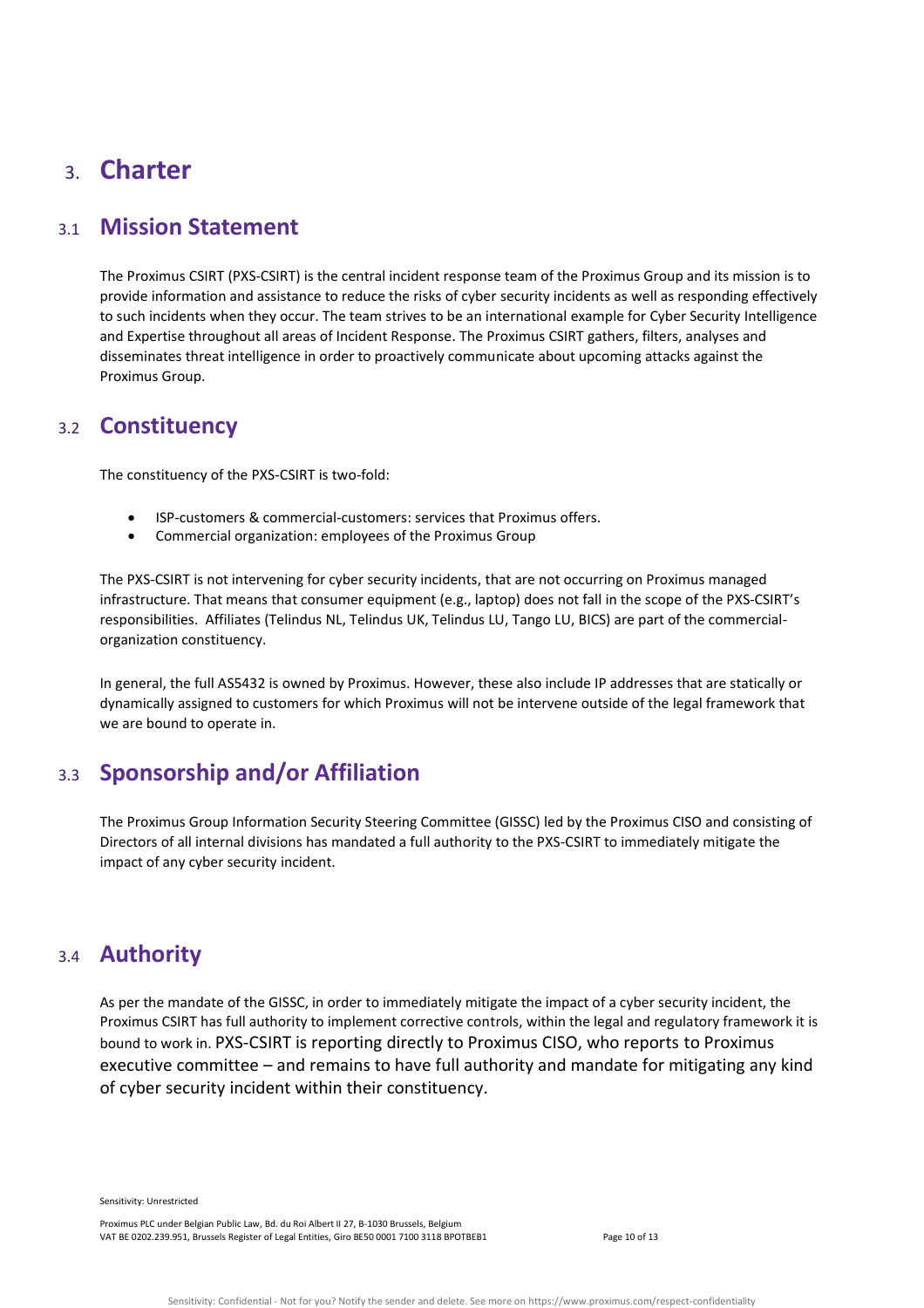# 4. **Policies**

# <span id="page-10-0"></span>4.1 **Types of Incidents and Level of Support**

The PXS-CSIRT is classifying all incidents, based on the following categories:

| <b>Unauthorized Access</b> | <b>Denial of service</b>  | <b>Vulnerability exploitation</b> |
|----------------------------|---------------------------|-----------------------------------|
| Data Disclosure            | <b>Malicious code</b>     | <b>Brand protection</b>           |
| <b>Spam</b>                | <b>Social engineering</b> | <b>Policy violation</b>           |

Any incident reports that do not fall under any of these 9 categories, will be handled and prioritized, based on their impact.

Target service level for responding to any incidents reported to the PXS-CSIRT is 90% within 1 business day.

# <span id="page-10-1"></span>4.2 **Co-operation, Interaction and Disclosure of Information**

The Proximus CSIRT is actively participating within the ETIS EU CERT group, which consists of Telco CERT group throughout Europe. This information-sharing working group is mainly focusing on incidents that have been reported and analysed by the different CERT teams. In addition to ETIS, the Proximus CSIRT is also an active member of the FIRST and Trusted Introducer communities.

Nationally, Proximus is one of the founding members of the Cyber Security Coalition where the Proximus CSIRT leads the Inter-CSIRT working group. There is also active collaboration with the national CERT in Belgium (CERT.BE), as well as different Law Enforcement Agencies, (military) intelligence services, regulatory bodies, etc.

Next to the corporate security policy on data classification (used internally) the PXS-CSIRT applies the Traffic Light Protocol for information that is shared and/or distributed with trusted parties.

All incident-related communication with other CERTs will be tagged with a unique identifier, referring to the incident number, as recorded in the PXS-CSIRT incident management system.

Communication with constituencies will be primarily via e-mail, in close collaboration with Internal Communication and/or Proximus Press team.

Sensitivity: Unrestricted

Proximus PLC under Belgian Public Law, Bd. du Roi Albert II 27, B-1030 Brussels, Belgium VAT BE 0202.239.951, Brussels Register of Legal Entities, Giro BE50 0001 7100 3118 BPOTBEB1 Page 11 of 13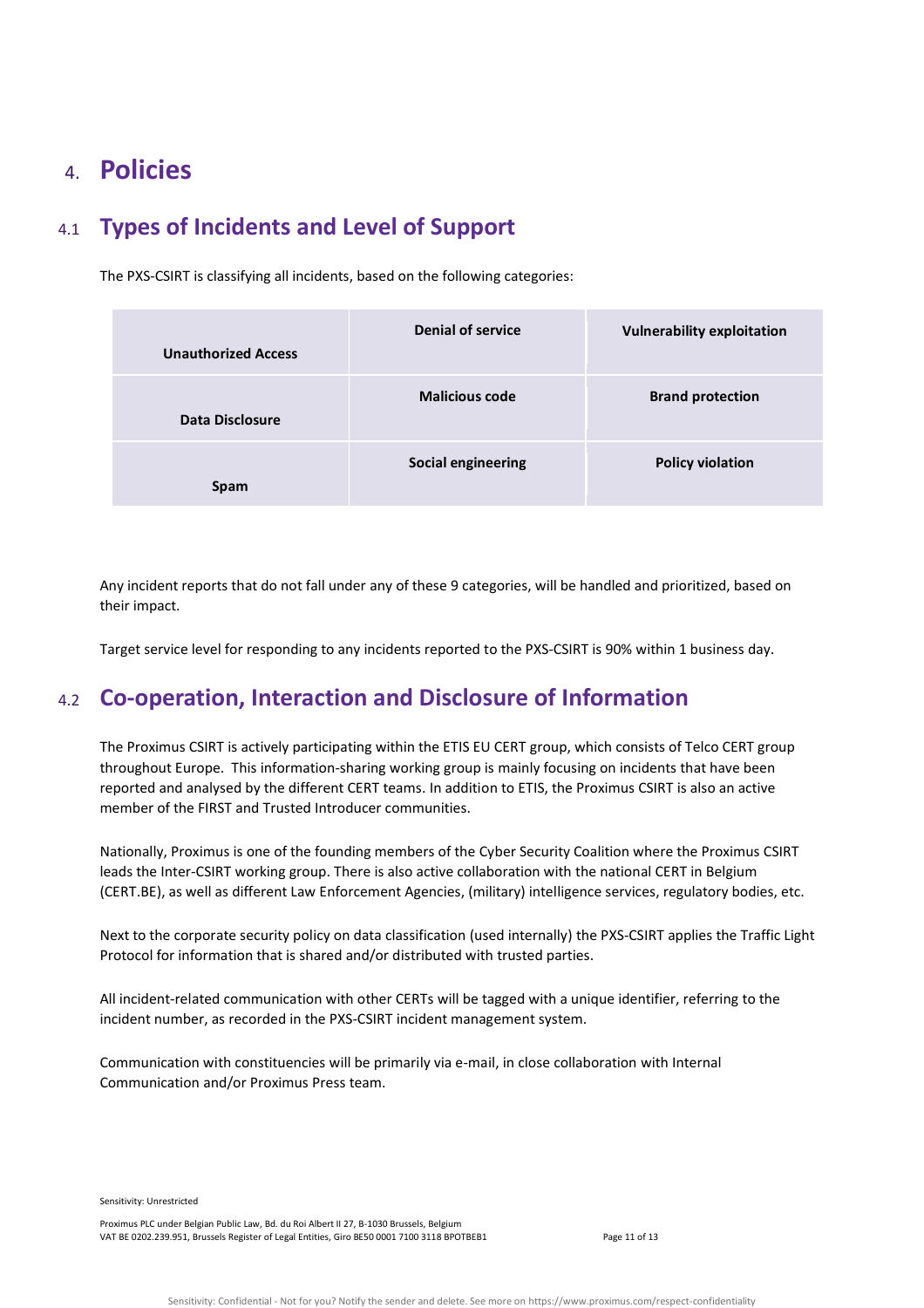### <span id="page-11-0"></span>4.2.1 **RED - personal for named recipients only**

In the context of a meeting, for example, red information is limited to those present at the meeting. In most circumstances, red information will be passed verbally or in person.

#### <span id="page-11-1"></span>4.2.2 **AMBER - limited distribution**

The recipient may share AMBER information with others within their organization, but only on a 'need-to-know' basis. The originator may be expected to specify the intended limits of that sharing.

Information in this category can be circulated widely within a particular community. However, the information may not be published or posted publicly on the Internet, nor released outside of the community.

#### <span id="page-11-2"></span>4.2.3 **GREEN – peers and partners, non-public**

GREEN may be shared with peers and partner organizations within their sector or community, but not via publicly accessible channels.

### <span id="page-11-3"></span>4.2.4 **WHITE - unlimited**

WHITE may be distributed without restriction, subject to copyright controls.

### <span id="page-11-4"></span>4.3 **Communication and Authentication**

All communication that is above "green" must be transmitted through secure channel only.

Sensitivity: Unrestricted